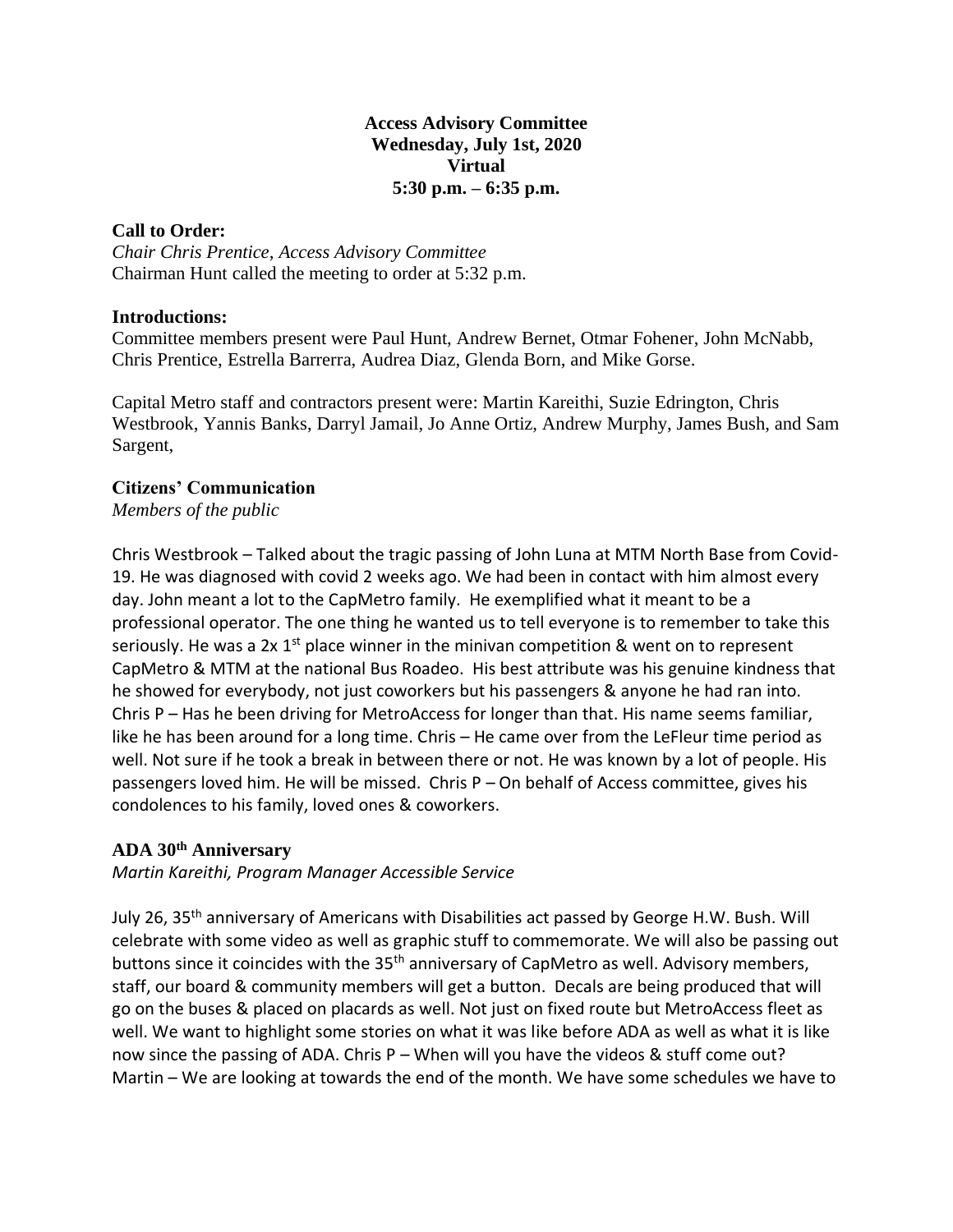work out. Chris P- Are y'all coordinating with the Governor's committee? Martin – I will give them a shout and see if there is something they're doing that we can join.

## **New Vehicle & Wheelchair Securement Update**

*Andre Murphy, Manager Maintenance, Standards and Projects*

Working with Q'Straint since 2008 with development of two new products. First one is called Q-Pod. It is a forward facing 3 belt securement system. Currently on we have them on 25 buses already. Two of the 12 new electric buses have them on it also. We have purchased a training model to help operators get familiar with it. This new system takes out the guess work of where wheelchairs need to be. The  $2^{nd}$  system is called the Quantum. We have had a few demonstrations with this device. It is a rear facing wheelchair securement system. The wheelchair backs up to a big backrest & a robotic arm comes down & gently hugs chair from both sides. There are no hooks, belts etc. It secure & it takes as little as 25 seconds to secure it in place. The driver & the person in the wheelchair has a button to release the chair so the person in the chair can have more independence. We have asked Q'Straint to come on site & train the operators so they can get as much training as possible. Martin praises the work the vehicle maintenance staff have been doing during this pandemic.

### **All Hands Update**

# *Sam Sargent, Deputy Chief of Staff*

During the pandemic we have had admin staff help in an operations support role. We also hired 40 temp employees to help with cleaning. We also did a lot of operator appreciation. We had people making masks at home, got a lot of mask donations, well over 1000 clothe & 50,000 surgical that were donated. We also had people do temperature scan duties. Anyone who came to our facilities had to have a temp check. We have started a new program called MetroMusic. They are once a week at stops throughout the city. We are not advertising before hand of time for a multitude of reasons but in particular to not create a large crowd at the stops. We saw this as a way to say thank you to our customers. MetroAccess has been doing a fantastic job doing meal delivery. We were able to partner with Central Texas Foodbank, Good Apple and Farmshare ATX. We are nearly at 500,000 meals delivered. We are now in good shape when it comes to PPE. We had to do a lot of legwork to get the amount we have now. Our stockpile is now developed for the crisis and we have a minimum 3-month supply in the future. Nearly 10,000 hours of staff or temp service have gone into this program.

#### **Wi-fi project**

# *James Bush Program Manager Pickup*

The vehicles and operators used for this program are provided by MTM South Base. They are out from 2 pm to 8 pm. There 10 locations that 13 vehicles serve throughout the CapMetro service area including Del Valle. We have branding on the vehicles to let people know we are the wi-fi project and how to get access to it. The vehicles do not have to run for the wi-fi to work. East Austin Prep added us to their website to let people know that we will be out there.